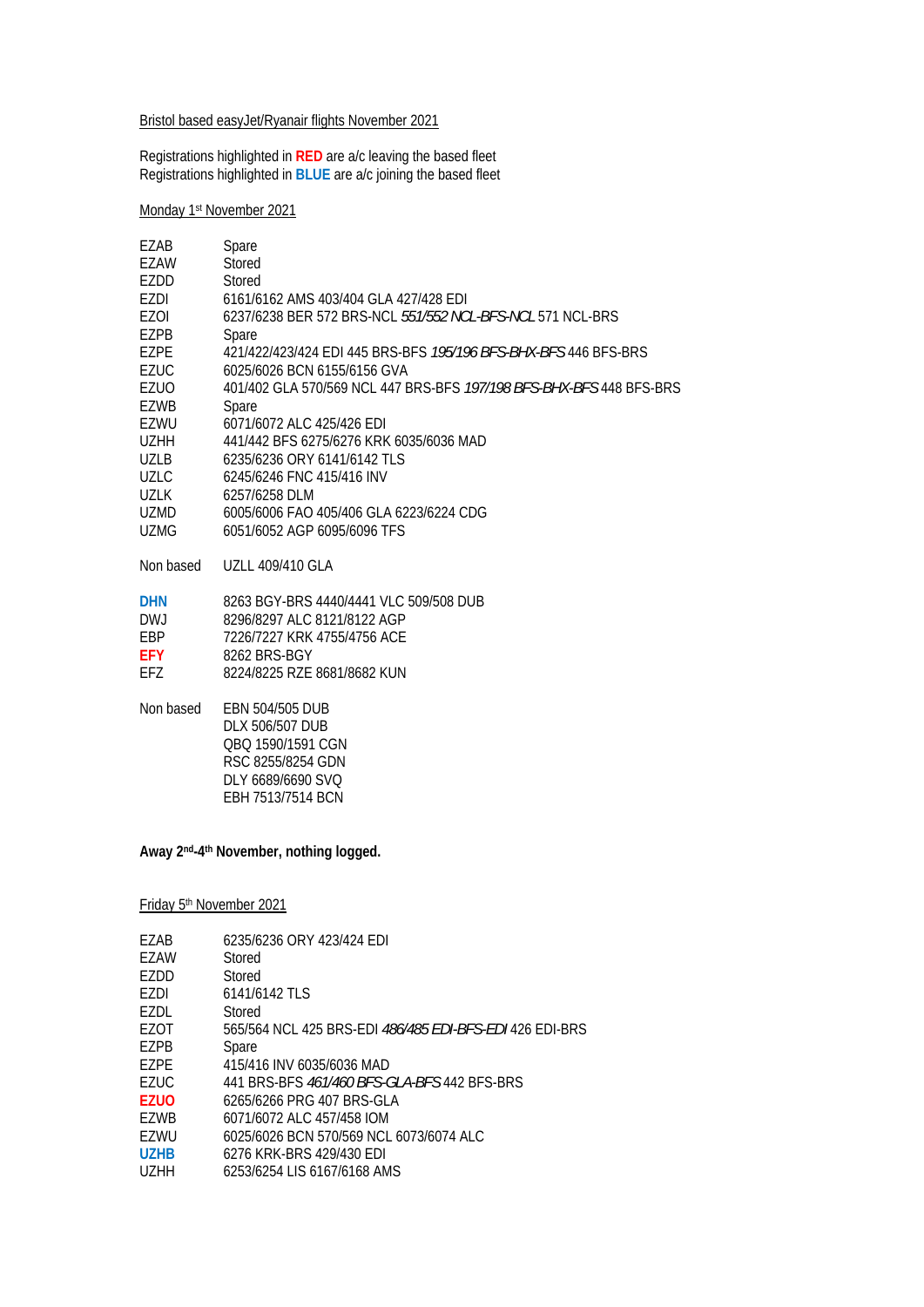| <b>UZLB</b><br><b>UZLC</b><br><b>UZLK</b><br><b>UZLL</b><br>UZMG<br><b>UZMJ</b>                                                                                                        | 401/402 GLA 6185/6186 FCO 447/448 BFS<br>Spare<br>6275 BRS-KRK<br>408 GLA-BRS<br>6051/6052 AGP 6095/6096 TFS<br>6005/6006 FAO 405/406 GLA 6223/6224 CDG                                                                                                                                               |
|----------------------------------------------------------------------------------------------------------------------------------------------------------------------------------------|-------------------------------------------------------------------------------------------------------------------------------------------------------------------------------------------------------------------------------------------------------------------------------------------------------|
| Non-based                                                                                                                                                                              | EZWY 409/410 GLA<br>EZBJ 432/431 EDI                                                                                                                                                                                                                                                                  |
| DHN<br><b>DWJ</b><br><b>EBP</b><br>EFZ                                                                                                                                                 | 7226/7227 KRK 8254/8255 GDN 509/508 DUB<br>8224/8225 RZE 8202/8203 NOC 4440/4441 VLC<br>8262/8263 BGY 8121/8122 AGP<br>4135/4136 WMI 4755/4756 ACE                                                                                                                                                    |
| Non-based                                                                                                                                                                              | DYL 504/505 DUB<br>IHD 7306/7307 VIE<br>EBD 6689/6690 VLC<br>RST 8682/8681 KUN<br>DHA 8297/8296 ALC<br>EBL 7513/7514 BCN<br>DLX 506/507 DUB<br>QBQ 1590/1591 CGN                                                                                                                                      |
|                                                                                                                                                                                        | Saturday 6th November 2021                                                                                                                                                                                                                                                                            |
| EZAB<br>EZAW<br>EZDD<br>EZDI<br>EZDL<br>EZOT<br><b>EZPB</b><br><b>EZPE</b><br><b>EZUC</b><br><b>EZWB</b><br>EZWU<br>UZHB<br>UZHH<br>UZLB<br><b>UZLC</b><br>UZLL<br><b>UZMG</b><br>UZMJ | Spare<br>Stored<br>Stored<br>6161/6162 AMS<br>Stored<br>421/422 EDI 6195/6196 LPA<br>6147/6148 OPO 6245/6246 FNC<br>Spare<br>Spare<br>Spare<br>Spare<br>6293/6294 HRG<br>6065/6066 FUE 403/404 GLA<br>6113/6114 NCE 6095/6096 TFS<br>6193/6194 ACE<br>6277/6278 SSH<br>6071/6072 ALC<br>6261/6262 PFO |
| Non-based                                                                                                                                                                              | EZOP 444/443 BFS                                                                                                                                                                                                                                                                                      |
| DHN<br><b>DWJ</b><br><b>EBP</b><br>EFZ<br><b>ENW</b>                                                                                                                                   | 8296/8297 ALC<br>3176/3177 TSF<br>8121/8122 AGP 155 BRS-MAD<br>4753/4754 TFS<br>154 MAD-BRS 4757/4758 LPA                                                                                                                                                                                             |
| Non-based                                                                                                                                                                              | DLX 504/505 DUB<br>RKU 8207/8206 BUD                                                                                                                                                                                                                                                                  |

| RKU 8207/8206 BUD          |
|----------------------------|
| DWH 506/507 DUB            |
| <b>ENW/EBP 154/155 MAD</b> |
| RKT 8217/8216 POZ          |
| DPI 8235/8234 PMI          |
| RSI 4136/4135 WMI          |
|                            |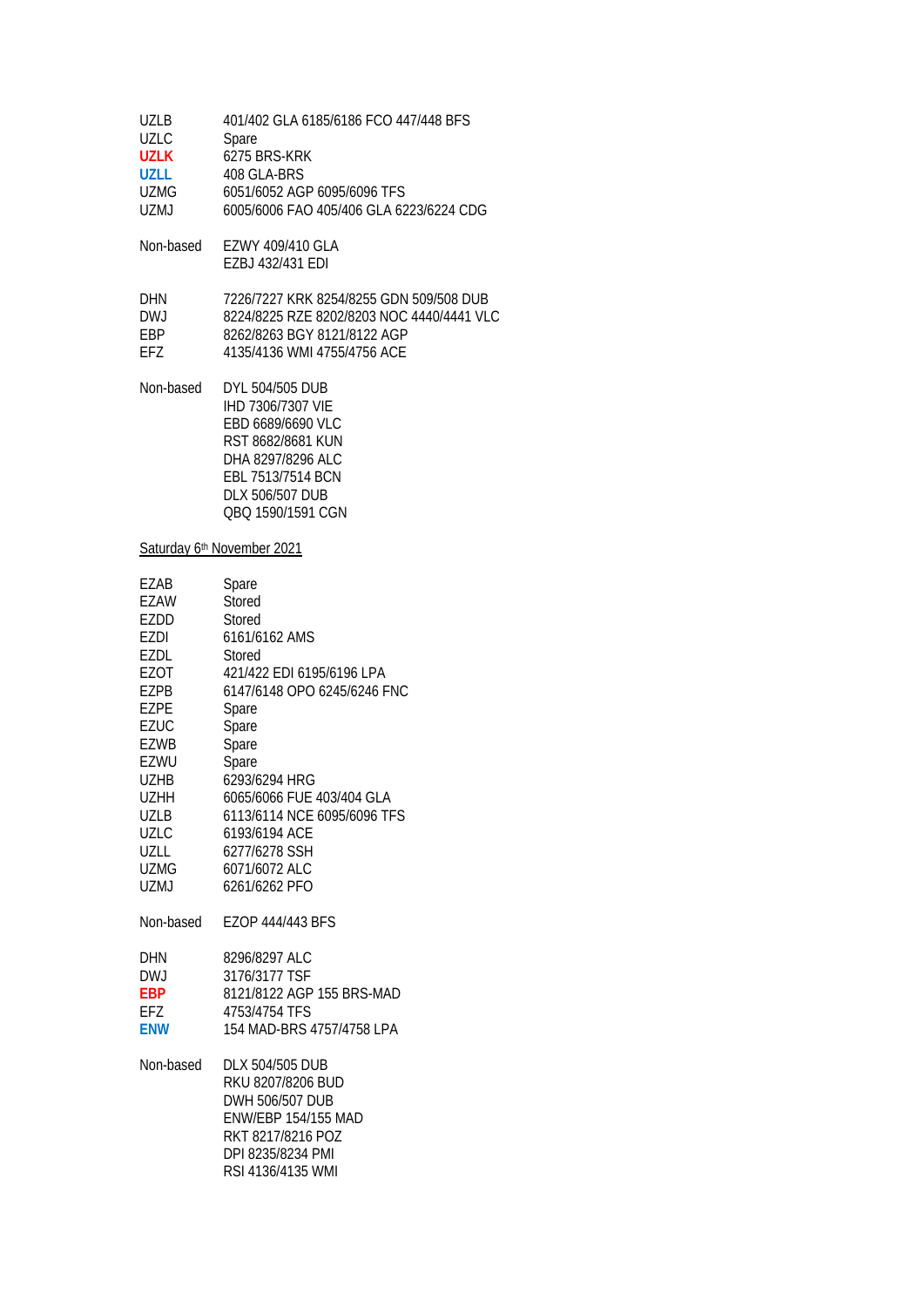## Sunday 7<sup>th</sup> November 2021

| EZAB                | 425/426 EDI                                                                                                                          |
|---------------------|--------------------------------------------------------------------------------------------------------------------------------------|
| EZAW                | Stored                                                                                                                               |
| EZDD                | Stored                                                                                                                               |
| EZDI                | 6007/6008 FAO                                                                                                                        |
| EZDL                | Stored                                                                                                                               |
| EZOT                | 6021/6022 KEF                                                                                                                        |
| EZPB                | 6025/6026 BCN 6155/6156 GVA                                                                                                          |
| EZPE                | Spare                                                                                                                                |
| EZUC                | 445/446 BFS 6265/6266 PRG                                                                                                            |
| EZWB                | 6235/6236 ORY 6165/6166 AMS 415/416 INV                                                                                              |
| EZWU                | 6071/6072 ALC 447/448 BFS                                                                                                            |
| <b>UZHB</b>         | 6185/6186 FCO 407/408 GLA                                                                                                            |
| <b>UZHH</b>         | 6051/6052 AGP                                                                                                                        |
| <b>UZLB</b>         | 6039/6040 PMI 6035/6036 MAD                                                                                                          |
| <b>UZLC</b>         | 6299/6300 GIB                                                                                                                        |
| UZLL                | 568/567 NCL                                                                                                                          |
| <b>UZMG</b>         | 6263/6264 LCA 429/430 EDI                                                                                                            |
| UZMJ                | 6253/6254 LIS 405/406 GLA 6223/6224 CDG                                                                                              |
| Non-based           | <b>UZHX 442/441 BFS</b>                                                                                                              |
|                     | EZBF 409/410 GLA                                                                                                                     |
|                     |                                                                                                                                      |
| <b>DHN</b>          | 7226/7227 KRK 8202/8203 NOC 8296/8297 ALC                                                                                            |
| <b>DWJ</b>          | 5341/5342 OTP                                                                                                                        |
| EFZ                 | 8248/8249 FAO 8121 BRS-AGP                                                                                                           |
| <b>EKK</b>          | 8122 AGP-BRS                                                                                                                         |
| ENW                 | 4755/4756 ACE 2798/2799 RIX                                                                                                          |
| Non-based           | <b>ENO 506/507 DUB</b><br>RKB 8213/8212 WRO<br>QEO 1177/1176 MXP<br>LOP 7306/7307 VIE<br>RSW 8207/8206 BUD<br><b>EMC 508/509 DUB</b> |
|                     | Monday 8 <sup>th</sup> November 2021                                                                                                 |
|                     |                                                                                                                                      |
| EZAB                | 6161/6162 AMS 403/404 GLA                                                                                                            |
| EZAW                | Stored                                                                                                                               |
| EZDD                | Stored                                                                                                                               |
| EZDI                | 427/428 EDI                                                                                                                          |
| <b>EZDL</b><br>EZOT | Stored<br>6025/6026 BCN 425/426 EDI 6141/6142 TLS                                                                                    |
| EZPB                | Spare                                                                                                                                |
| EZPE                | 6237/6238 BER 415/416 INV                                                                                                            |
| EZUC                | Spare                                                                                                                                |
| <b>EZWB</b>         | 6245/6246 FNC 6035/6036 MAD                                                                                                          |
| EZWU                | 401/402 GLA 570/569 NCL 572 BRS-NCL 551/552 NCL-BFS-NCL 571 NCL-BRS                                                                  |
| <b>UZHB</b>         | 6235/6236 ORY 457/458 IOM 447 BRS-BFS 197/198 BFS-BHX-BFS 448 BFS-BRS                                                                |
| <b>UZHH</b>         | 421/422/423/424 EDI                                                                                                                  |
| <b>UZLB</b>         | 441/442 BFS 6275/6276 KRK                                                                                                            |
| UZLC                | Spare                                                                                                                                |
| UZLL                | 6071/6072 ALC 445 BRS-BFS 195/196 BFS-BHX-BFS 446 BFS-BRS                                                                            |
| <b>UZMG</b>         | 6051/6052 AGP 6095/6096 TFS                                                                                                          |
| <b>UZMJ</b>         | 6005/6006 FAO 405/406 GLA6223/6224 CDG                                                                                               |

Non-based UZLF 409/410 GLA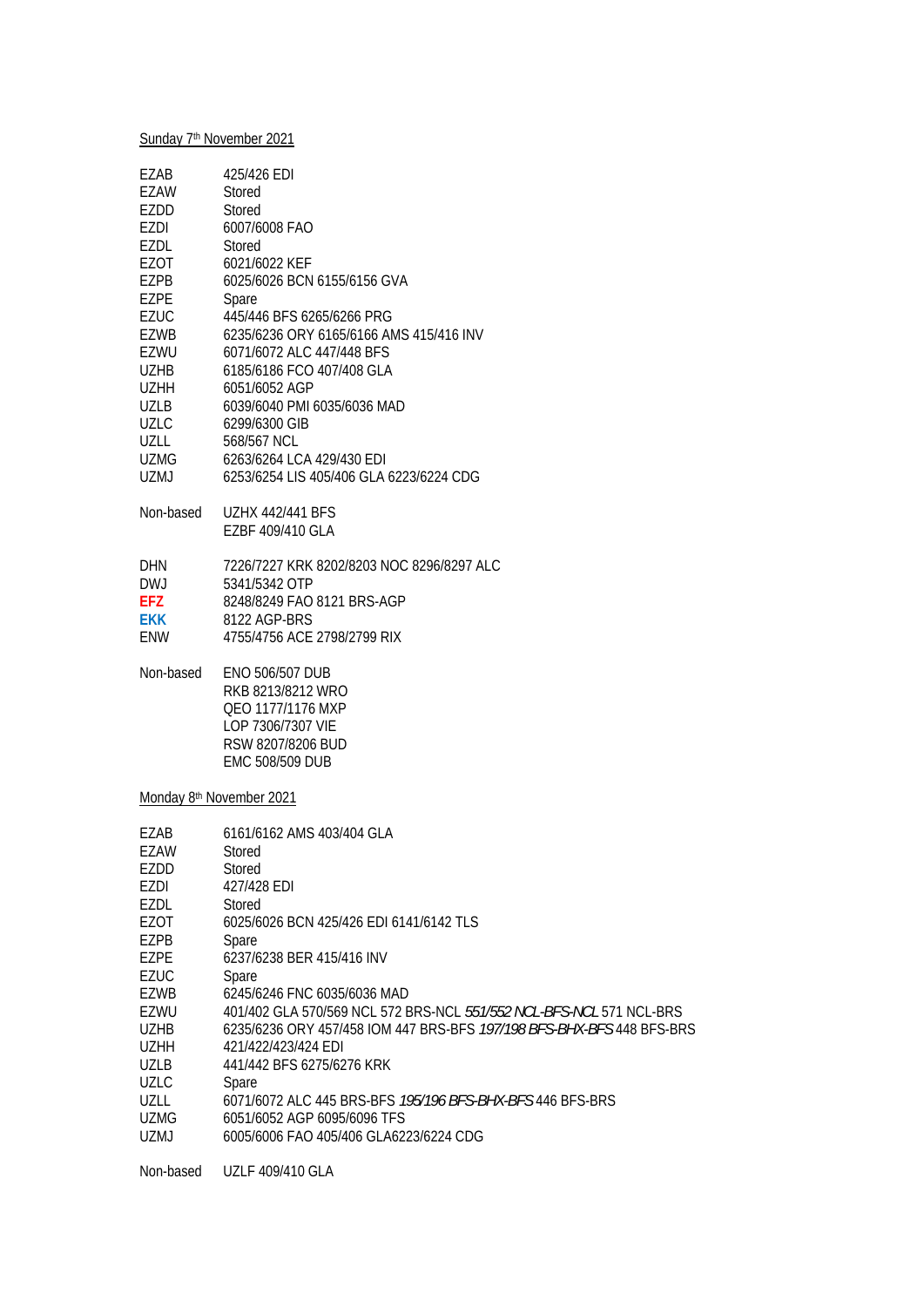| DHN<br><b>DWJ</b><br>EKK<br>ENW                                                                                                                                                        | 8224/8225 RZE 8681/8682 KUN<br>8296/8297 ALC 8121/8122 AGP<br>8262/8263 BGY 4440/4441 VLC 509/508 DUB<br>7226/7227 KRK 4755/4756 ACE                                                                                                                                                                       |  |
|----------------------------------------------------------------------------------------------------------------------------------------------------------------------------------------|------------------------------------------------------------------------------------------------------------------------------------------------------------------------------------------------------------------------------------------------------------------------------------------------------------|--|
| Non-based                                                                                                                                                                              | <b>EKH 504/505 DUB</b><br>DAP 506/507 DUB<br>QDK 1590/1591 CGN<br>RSZ 8255/8254 GDN<br>DLB 6689/6690 SVQ<br>EBF 7513/7514 BCN                                                                                                                                                                              |  |
| Tuesday 9th November 2021                                                                                                                                                              |                                                                                                                                                                                                                                                                                                            |  |
| EZAB<br>EZAW<br>EZDD<br>EZDI<br>EZDL<br>EZOT<br>EZPB<br><b>EZPE</b><br><b>EZUC</b><br><b>EZWB</b><br>EZWU<br><b>UZHB</b><br>UZHH<br>UZLB<br><b>UZLC</b><br>UZLL<br>UZMG<br><b>UZMJ</b> | Spare<br><b>Stored</b><br>Stored<br>427/428 EDI 447/448 BFS<br>Stored<br>Spare<br>423/424 EDI<br>Spare<br>401/402 GLA<br>6161/6162 AMS<br>6193/6194 ACE<br>441/442 BFS 6147/6148 OPO<br>6195/6196 LPA<br>6071/6072 ALC 6253/6254 LIS<br>Spare<br>570/569 NCL<br>6095/6096 TFS<br>6005/6006 FAO 405/406 GLA |  |
| Non-based                                                                                                                                                                              | UZLF 409/410 GLA<br><b>EZFU 432/431 EDI</b>                                                                                                                                                                                                                                                                |  |
| <b>DHN</b><br><b>DWJ</b><br>EKK<br>ENW<br>Non-based                                                                                                                                    | 505/504 DUB 3176/3177 TSF 8121/8122 AGP<br>Spare<br>Spare<br>4753/4754 TFS 509/508 DUB<br>RSF 8207/8206 BUD                                                                                                                                                                                                |  |
|                                                                                                                                                                                        | <b>EKV 506/507 DUB</b><br>ENO 154/155 MAD<br>RSU 4136/4135 WMI                                                                                                                                                                                                                                             |  |
| Wednesday 10th November 2021                                                                                                                                                           |                                                                                                                                                                                                                                                                                                            |  |
| EZAB<br>EZAW<br><b>EZBE</b><br>EZDD<br><b>EZDI</b><br>EZDL<br>EZOT<br>EZPB<br><b>EZPE</b><br><b>EZUC</b><br><b>EZWB</b>                                                                | 407 BRS-GLA<br>Stored<br>408 GLA-BRS<br>Stored<br>6161/6162 AMS 421/422 EDI<br>Stored<br>401/402 GLA<br>423/424 EDI<br>6095/6096 TFS<br>6245/6246 FNC<br>Spare                                                                                                                                             |  |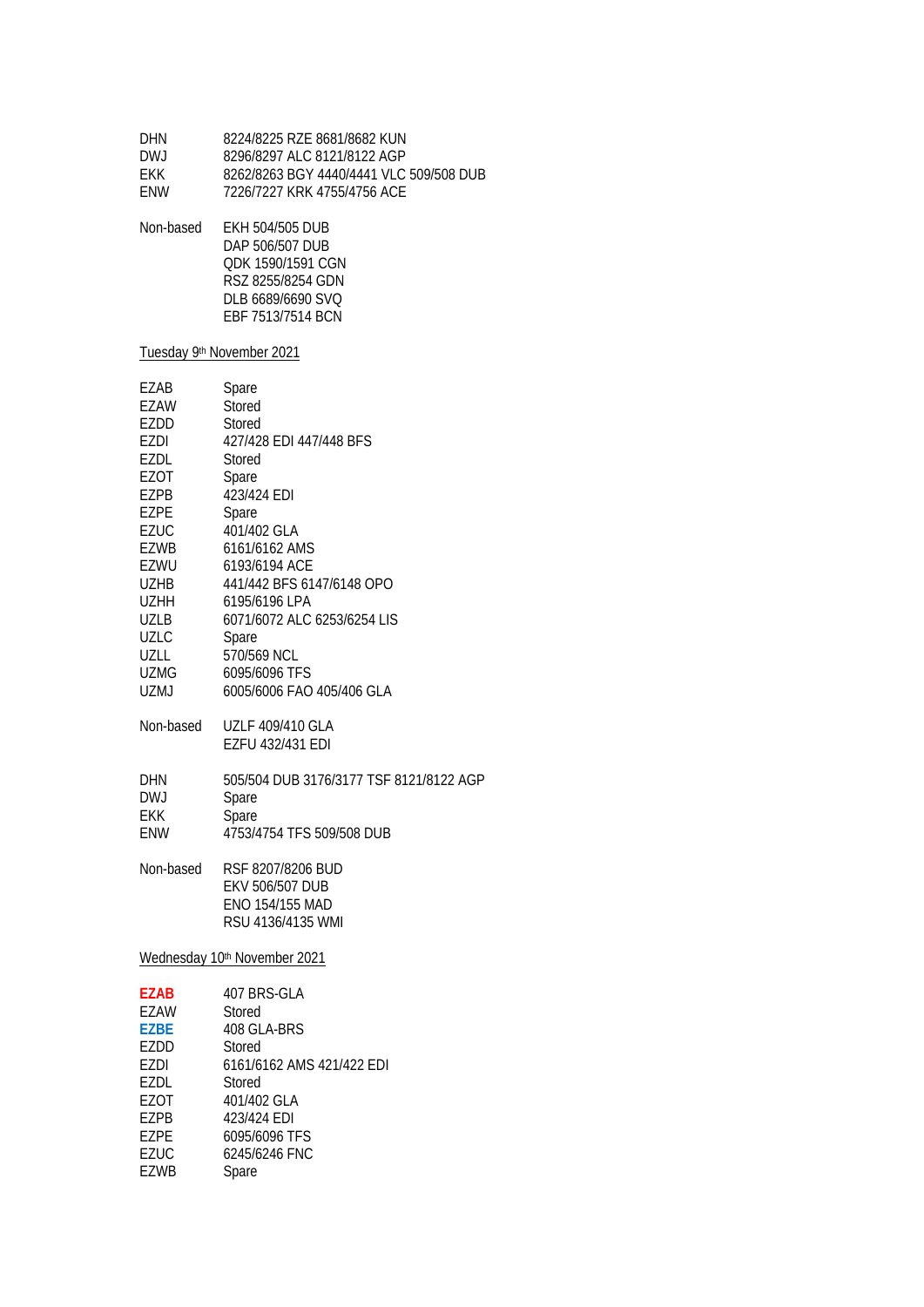| EZWU<br>UZHB<br>UZHH<br>UZLB<br><b>UZLC</b><br>UZLL<br><b>UZMG</b><br>UZMJ                                                                                                              | 427/428 EDI 447/448 BFS<br>6293/6294 HRG<br>570/569 NCL<br>6065/6066 FUE<br>Spare<br>6277/6278 SSH<br>405/406 GLA<br>6261/6262 PFO                                                                                                                                                                                                                                                                         |
|-----------------------------------------------------------------------------------------------------------------------------------------------------------------------------------------|------------------------------------------------------------------------------------------------------------------------------------------------------------------------------------------------------------------------------------------------------------------------------------------------------------------------------------------------------------------------------------------------------------|
| Non-based                                                                                                                                                                               | <b>UZHX 444/443 BFS</b>                                                                                                                                                                                                                                                                                                                                                                                    |
| <b>DHN</b><br>DWJ<br>EKK<br>ENW                                                                                                                                                         | 8296/8297 ALC 509/508 DUB<br>4755/4756 ACE<br>505/504 DUB 5341/5342 OTP<br>Spare                                                                                                                                                                                                                                                                                                                           |
| Non-based                                                                                                                                                                               | RZF 7227/7226 KRK<br>RKO 8213/8212 WRO<br>RKG 8217/8216 POZ<br><b>ENM 506/507 DUB</b><br>EBW 7513/7514 BCN                                                                                                                                                                                                                                                                                                 |
|                                                                                                                                                                                         | Thursday 11 <sup>th</sup> November 2021                                                                                                                                                                                                                                                                                                                                                                    |
| EZAW<br>EZBE<br>EZDD<br>EZDI<br>EZDL<br>EZOT<br>EZPB<br><b>EZPE</b><br>EZRX<br>EZUC<br><b>EZWB</b><br>EZWU<br><b>UZHB</b><br><b>UZHH</b><br>UZLB<br><b>UZLC</b><br>UZLL<br>UZMG<br>UZMJ | Stored<br>Spare<br>Stored<br>6235/6236 ORY 429/430 EDI<br>Stored<br>Spare<br>415/416 INV 6237/6238 BER<br>441 BRS-BFS<br>442 BFS-BRS<br>6035/6036 MAD<br>421/422 EDI 443/444 BFS 6164/6168 AMS<br>6039/6040 PMI 427/428 EDI 407/408 GLA<br>6193/6194 ACE<br>6071/6072 ALC 6299/6300 GIB<br>6021/6022 KEF<br>447/448 BFS<br>Spare<br>6051/6052 AGP 6095/6096 TFS<br>6005/6006 FAO 405/406 GLA 6223/6224 CDG |
| Non-based                                                                                                                                                                               | <b>UZHL 409/410 GLA</b>                                                                                                                                                                                                                                                                                                                                                                                    |
| DHN<br><b>DWJ</b><br>EKK.<br>ENW                                                                                                                                                        | Spare<br>Spare<br>505/504 DUB 2798/2799 RIX 8248/8249 FAO<br>4753/4754 TFS 509/508 DUB                                                                                                                                                                                                                                                                                                                     |
| Non-based                                                                                                                                                                               | QBG 1177/1176 MXP<br>RKC 8207/8206 BUD<br><b>DPN 506/507 DUB</b><br>RSI 4136/4135 WMI<br>EBF 8122/8121 AGP                                                                                                                                                                                                                                                                                                 |
| Friday 12 <sup>th</sup> November 2021                                                                                                                                                   |                                                                                                                                                                                                                                                                                                                                                                                                            |

EZAW Stored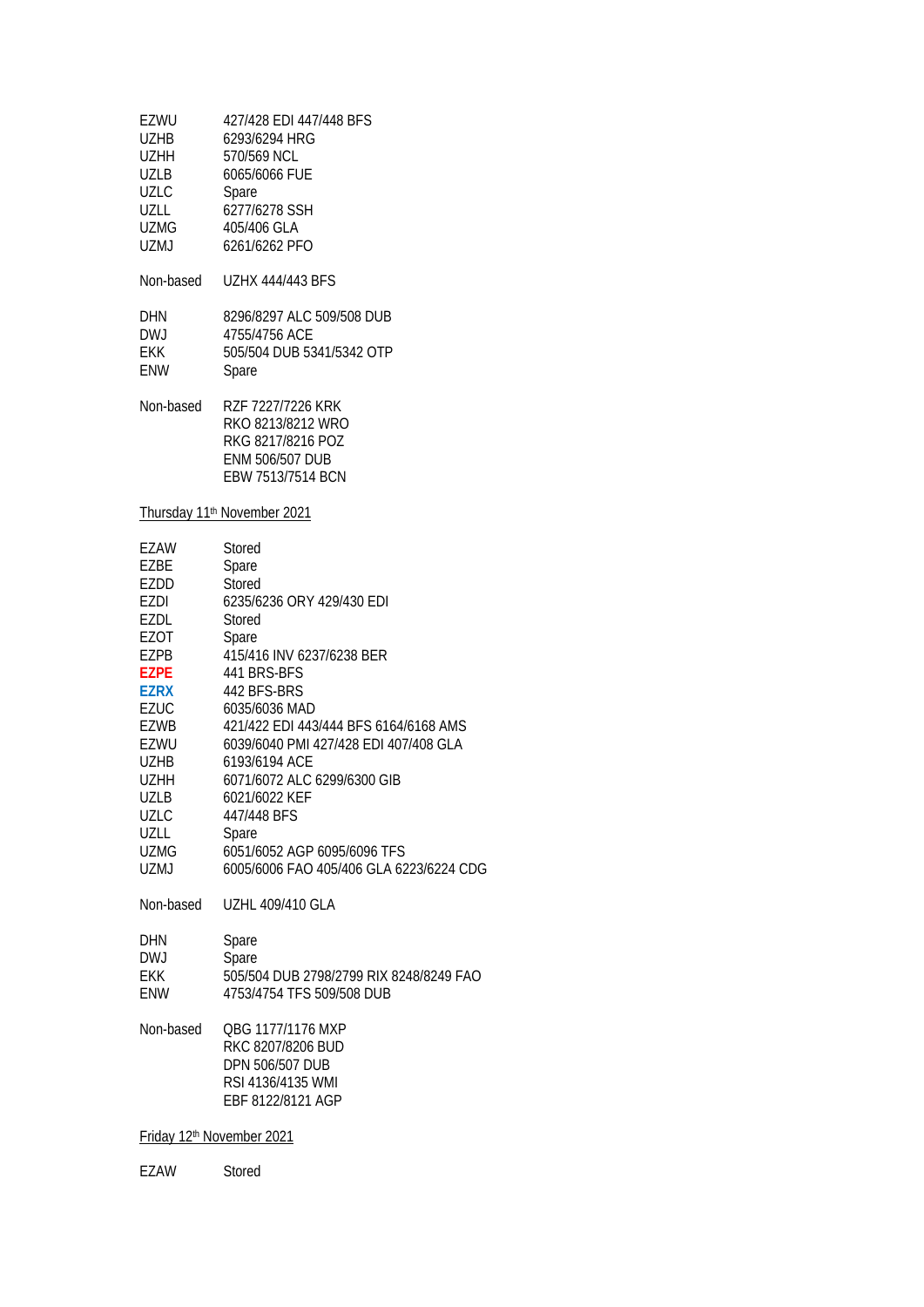| EZBE<br>EZDD<br>EZDI<br>EZDL.<br>EZOT<br>EZPB<br>EZRX<br><b>EZUC</b><br>EZWB<br>EZWU<br><b>UZHB</b><br><b>UZHH</b><br>UZLB<br><b>UZLC</b><br>UZLL<br><b>UZMG</b><br>UZMJ               | 6235/6236 ORY 423/424 EDI<br>Stored<br>6141/6142 TLS<br>Stored<br>407/408 GLA<br>441 BRS-BFS 461/460 BFS-GLA-BFS 442 BFS-BRS 570/569 NCL 6073/6074 ALC<br>425 BRS-EDI 486/485 EDI-BFS-EDI 426 EDI-BRS<br>6265/66266 PRG<br>Spare<br>565/564 NCL 415/416 INV<br>6025/6026 BCN 6155/6156 GVA 6167/6168 AMS<br>6185/6186 FCO 447/448 BFS<br>6275/6276 KRK 429/430 EDI<br>6253/6254 LIS<br>401/402 GLA 457/458 IOM<br>6051/6052 AGP 405/406 GLA 6223/6224 CDG<br>6005/6006 FAO |
|----------------------------------------------------------------------------------------------------------------------------------------------------------------------------------------|----------------------------------------------------------------------------------------------------------------------------------------------------------------------------------------------------------------------------------------------------------------------------------------------------------------------------------------------------------------------------------------------------------------------------------------------------------------------------|
| Non-based                                                                                                                                                                              | <b>UZHK 409/410 GLA</b><br>EZBJ 432/431 EDI                                                                                                                                                                                                                                                                                                                                                                                                                                |
| DHN.<br>DWJ.<br>EKK<br>ENW.                                                                                                                                                            | 8224/8225 RZE 8202/8203 NOC 4440/4441 VLC<br>726/7227 KRK 8121/8122 AGP<br>4135/4136 WMI 4755/4756 ACE<br>8262/8263 BGY 8254/8255 GDN 509/508 DUB                                                                                                                                                                                                                                                                                                                          |
| Non-based                                                                                                                                                                              | EVE 504/505 DUB<br>LAX 7306/7307 VIE<br>EVM 6689/6690 SVQ<br>RST 8682/8681 KUN<br>DCX 8297/8296 ALC<br>EKS 7513/7514 BCN<br>EFG 506/507 DUB<br>QDK 1590/1591 CGN                                                                                                                                                                                                                                                                                                           |
|                                                                                                                                                                                        | Saturday 13th November 2021                                                                                                                                                                                                                                                                                                                                                                                                                                                |
| EZAW<br>EZBE<br>EZDD<br>EZDI<br>EZDL<br>EZOT<br>EZPB<br>EZRX<br>EZUC<br><b>EZWB</b><br>EZWU<br><b>UZHB</b><br><b>UZHH</b><br><b>UZLB</b><br><b>UZLC</b><br>UZLL<br><b>UZMG</b><br>UZMJ | Stored<br>Spare<br>Stored<br>6147/6148 OPO 403/404 GLA<br>Stored<br>6245/6246 FNC<br>Spare<br>421/422 EDI<br>Spare<br>6161/6162 AMS<br>6065/6066 FUE<br>6277/6278 SSH<br>6095/6096 TFS<br>6193/6194 ACE<br>Spare<br>6293/6294 HRG<br>6071/6072 ALC 6261/6262 PFO<br>6195/6196 LPA                                                                                                                                                                                          |
| Non-based                                                                                                                                                                              | <b>UZLJ 444/443 BFS</b>                                                                                                                                                                                                                                                                                                                                                                                                                                                    |

**DHN** 8121/8122 AGP 507 BRS-DUB<br>DWJ Spare Spare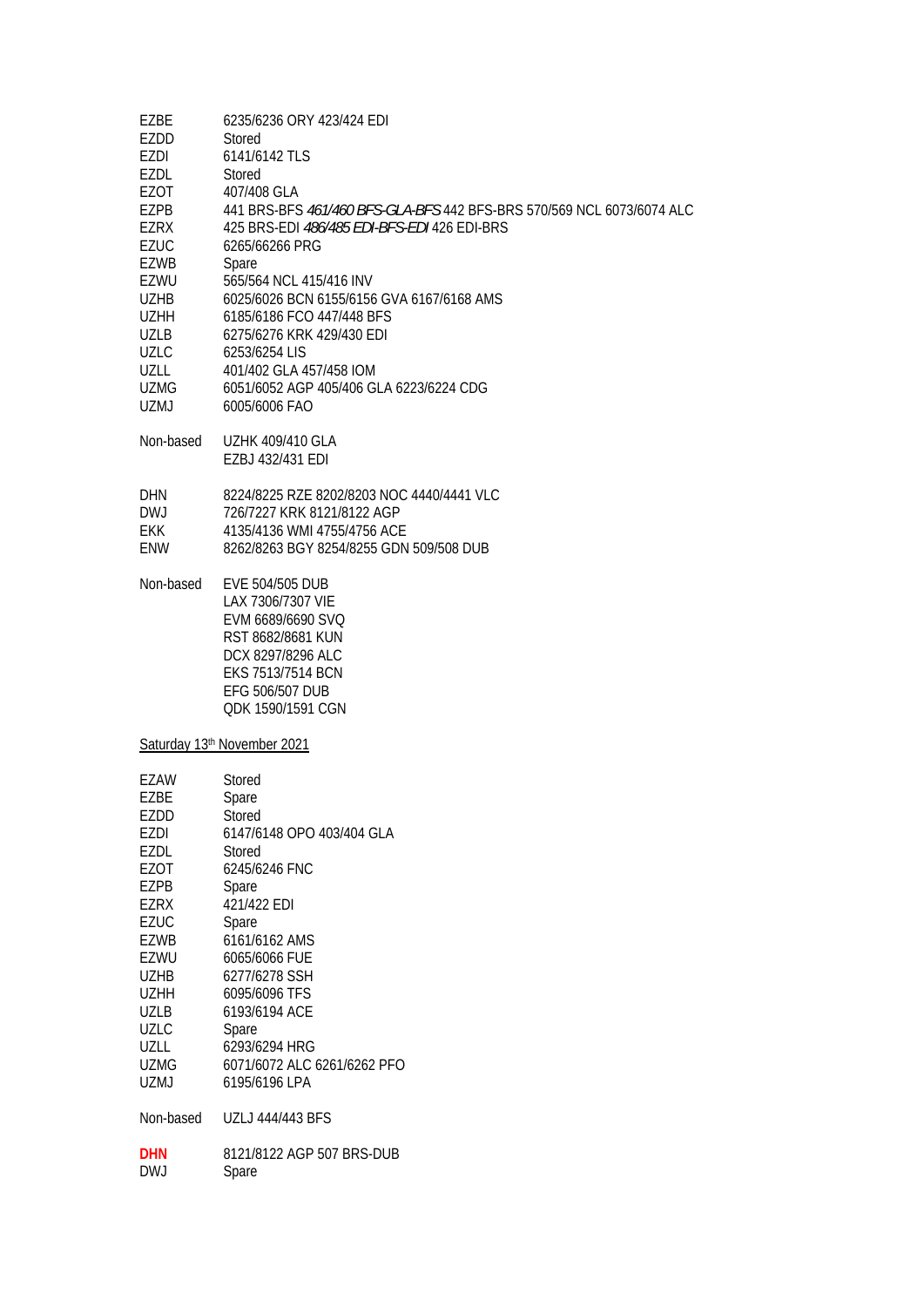| FKK.       | 3176/3177 TSF               |
|------------|-----------------------------|
| <b>FNW</b> | 4753/4754 TFS 8296/8297 ALC |
| GXH        | 506 DUB-BRS 4757/4758 LPA   |

| Non-based | <b>EMC 504/505 DUB</b> |
|-----------|------------------------|
|           | RKW 8207/8206 BUD      |
|           | GXH/DHN 506/507 DUB    |
|           | DLV 154/155 MAD        |
|           | RKT 8217/8216 POZ      |
|           | RSU 4136/4135 WMI      |

### Sunday 14<sup>th</sup> November 2021

| <b>EZAW</b> | Stored                                    |
|-------------|-------------------------------------------|
| EZBE        | 1665/6166 AMS 415/416 INV                 |
| EZDD        | Stored                                    |
| EZDI        | 6007/6008 FAO                             |
| EZDL        | Stored                                    |
| EZOT        | 6159/6160 GVA                             |
| EZPB        | 6235/6236 OORY 445/446 BFS 6265/6266 PRG  |
| <b>EZRX</b> | Spare                                     |
| EZUC        | 6039/6040 PMI                             |
| EZWB        | 6051/6052 AGP                             |
| EZWU        | 425/426 FDI                               |
| UZHB.       | 6021/6022 KEF 6035/6036 MAD               |
| <b>UZHH</b> | 6299/6300 GIB 568/567 NCL                 |
| <b>UZLB</b> | 6071/6072 ALC 447/448 BFS                 |
| <b>UZLC</b> | Spare                                     |
| UZLL        | 6185/6186 FCO 407/408 GLA                 |
| <b>UZMG</b> | 6263/6264 LCA 429/430 EDI                 |
| UZMJ        | 6253/6254 LIS 405/406 GLA 6223/6224 CDG   |
| Non-based   | <b>UZHX 442/441 BFS</b>                   |
|             | EZBF 409/410 GLA                          |
| DW.J        | 8248/8249 FAO 8121/8122 AGP               |
| <b>EKK</b>  | 5341/5342 OTP                             |
| <b>ENW</b>  | 7226/7227 KRK 8202/8203 NOC 8296/8297 ALC |
| <b>GXH</b>  | 4755/4756 ACE 2798/2799 RIX               |
| Non-based   | DHS 506/507 DUB                           |
|             | RSX 8213/8212 WRO                         |
|             | OAR 1177/1176 MXP                         |
|             | LAX 7306/7307 VIE                         |

# Monday 15<sup>th</sup> November 2021

 RKI 8207/8206 BUD DWC 508/509 DUB

| EZAW        | Stored                                      |
|-------------|---------------------------------------------|
| EZBE        | Spare                                       |
| EZDD        | Stored                                      |
| <b>EZDI</b> | 6161/6162 AMS 403/404 GLA 427 BRS-EDI       |
| EZDL        | Stored                                      |
| <b>F7FU</b> | 428 FDI-BRS                                 |
| EZOT        | 6245/6246 FNC                               |
| F7PB        | 6237/6238 BER 415/416 INV                   |
| F7RX        | 401/402 GLA 570/569 NCL                     |
| EZUC        | Spare                                       |
| F7WB        | 445 BRS-BFS 195/196 BFS-BHX-BFS 446 BFS-BRS |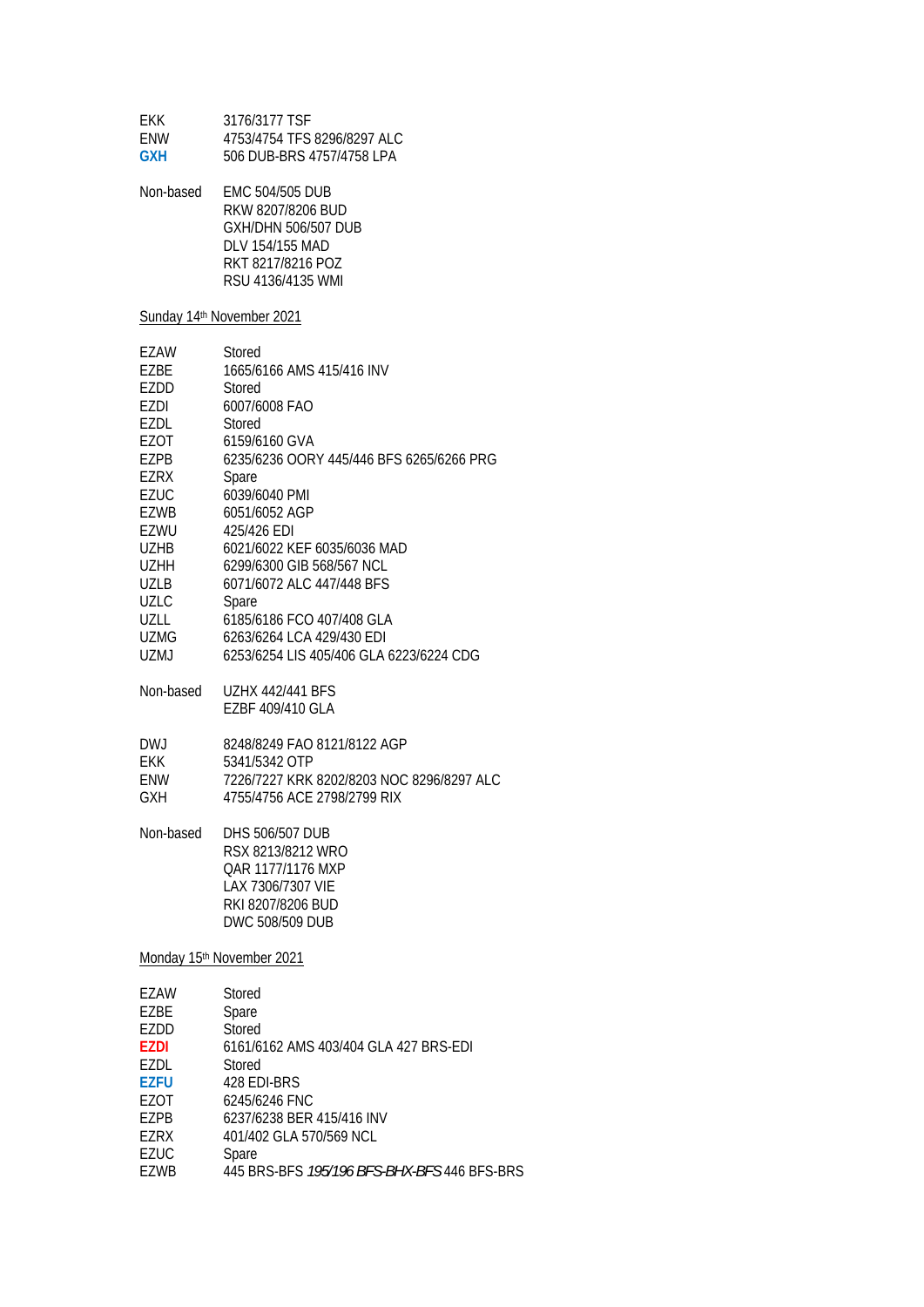| EZWU        | 421/422/423/424 EDI                                       |
|-------------|-----------------------------------------------------------|
| UZHB        | 441/442 BFS 6275/6276 KRK                                 |
| <b>UZHH</b> | 6235/6236 ORY 457/458 IOM 447 BRS-BFS                     |
| <b>UZLB</b> | 6071/6072 ALC 572 BRS-NCL 551/552 NCL-BFS-NCL 571 NCL-BRS |
| <b>UZLC</b> | Spare                                                     |
| UZLL        | 6025/6026 BCN 425/426 EDI 6141/6142 TLS                   |
| UZLJ        | 448 BFS-BRS                                               |
| <b>UZMB</b> | 6006 FAO-BRS 405/406 GLA 6223/6224 CDG                    |
| <b>UZMG</b> | 6005 BRS-FAO                                              |
| UZMJ        | 6051/6052 AGP 6095/6096 TFS                               |
|             |                                                           |

Non-based EZBF 409/410 GLA

| DW.J       | 8296/8297 ALC 8121/8122 AGP             |
|------------|-----------------------------------------|
| <b>FKD</b> | 504 DUB-BRS 8262/8263 BGY 4755/4756 ACE |
| <b>FKK</b> | 509/508 DUB 50 BRS-DUB                  |
| <b>FNW</b> | 8224/8225 RZE 8681/8682 KUN             |
| <b>GXH</b> | 7226/7227 KRK 4440/4441 VLC             |

- DPN 86 EDI-BRS 505 BRS-DUB
- Non-based EKD/DPN 504/505 DUB EBA 506/507 DUB QBU 1590/1591 CGN RSK 8255/8254 GDN EVM 6689/6690 SVQ DCF 7513/7514 BCN

Tuesday 16th November 2021

| Stored                                  |
|-----------------------------------------|
| 441/442 BFS 6147/6148 OPO               |
| Stored                                  |
| Stored                                  |
| Spare                                   |
| Spare                                   |
| Spare                                   |
| 6161/6162 AMS                           |
| 447/448 BFS                             |
| Spare                                   |
| 401/402 GLA 423/424 EDI                 |
| 427/428 EDI 570/569 NCL                 |
| 6195/6196 LPA                           |
| 6071/6072 ALC                           |
| 6193/6194 ACE                           |
| Spare                                   |
| 6095/6096 TFS                           |
| 405/406 GLA                             |
| <b>UZHK 409/410 GLA</b>                 |
| EZBJ 432/431 EDI                        |
| 154 MAD-BRS                             |
| 509/508 DUB                             |
| 155 BRS-MAD                             |
| 4753/4754 TFS                           |
| 505/504 DUB 3176/3177 TSF 8121/8122 AGP |
| RKR 8207/8206 BUD                       |
| <b>EMC 506/507 DUB</b>                  |
|                                         |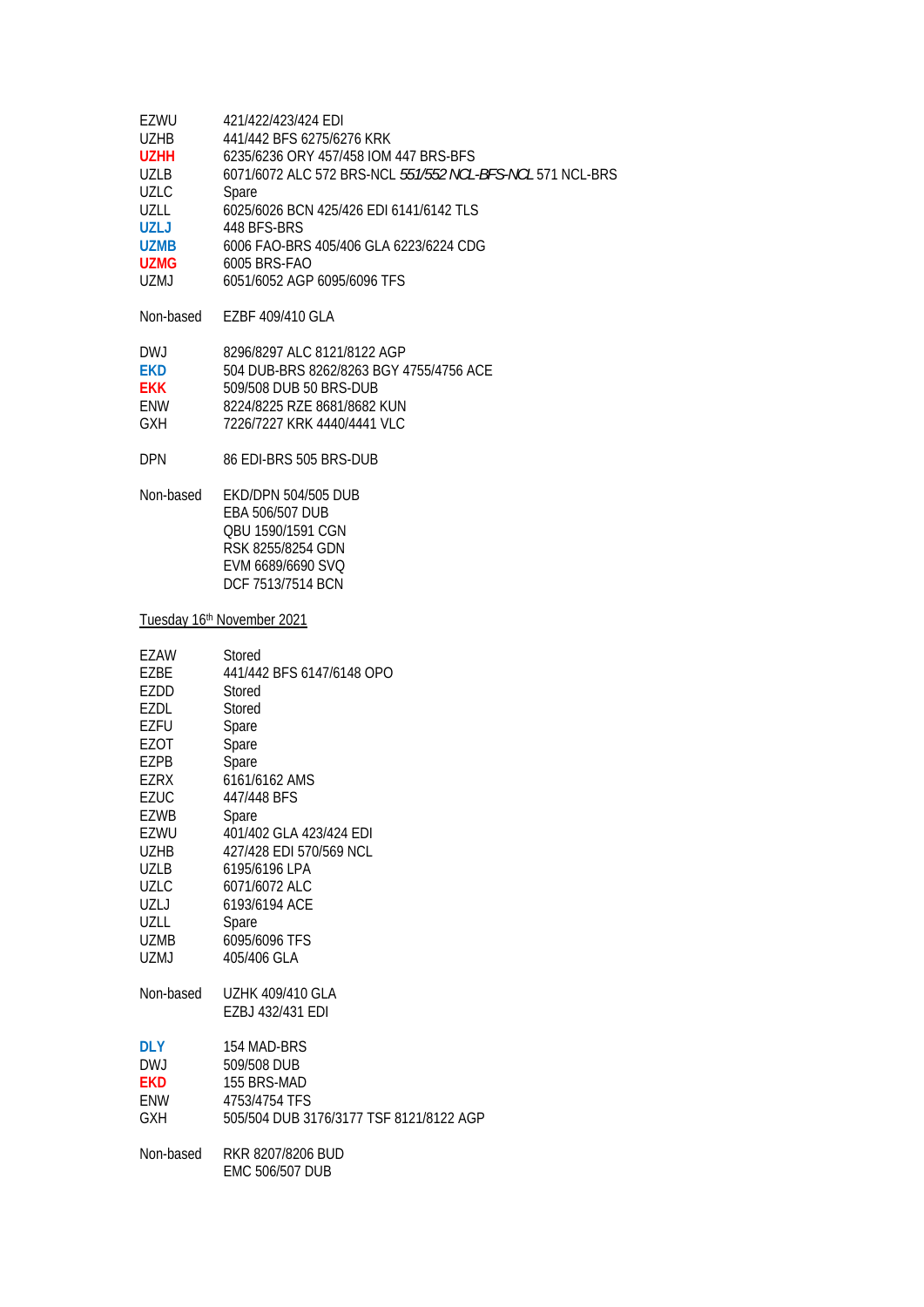#### DLY/EKD 154/155 MAD RKQ 4136/4135 WMI

Wednesday 17<sup>th</sup> November 2021

| EZAW<br>EZBE<br>EZDD<br>EZDL<br>EZFU<br>EZOT<br>EZPB<br><b>EZRX</b><br><b>EZUC</b><br>EZWB<br>EZWU<br>UZHB<br>UZLB<br>UZLC<br>UZLJ<br>UZLL<br>UZMB<br><b>UZMJ</b>                              | Stored<br>Spare<br>Stored<br>Stored<br>427/428 EDI 447/448 BFS<br>423/424 EDI<br>6161/6162 AMS 421/422 EDI<br>Spare<br>Spare<br>570/569 NCL 407/408 GLA<br>Spare<br>401/402 GLA 6095/6096 TFS<br>6065/6066 FUE<br>Spare<br>6277/6278 SSH<br>6293/6294 HRG<br>405/406 GLA<br>6261/6262 PFO                                                                                                                                          |
|------------------------------------------------------------------------------------------------------------------------------------------------------------------------------------------------|------------------------------------------------------------------------------------------------------------------------------------------------------------------------------------------------------------------------------------------------------------------------------------------------------------------------------------------------------------------------------------------------------------------------------------|
| Non-based                                                                                                                                                                                      | EZOP 444/443 BFS                                                                                                                                                                                                                                                                                                                                                                                                                   |
| DLY.<br><b>DWJ</b><br>ENW<br><b>GXH</b>                                                                                                                                                        | <b>Spare</b><br>505/504 DUB 5341/5342 OTP<br>509/508 DUB<br>8296/8297 ALC 4755/4756 ACE                                                                                                                                                                                                                                                                                                                                            |
| Non-based                                                                                                                                                                                      | RKC 7227/7226 KRK<br>RSX 8213/8212 WRO<br>RKS 8217/82166 POZ<br><b>EKN 506/507 DUB</b><br>DLD 7513/7514 BCN                                                                                                                                                                                                                                                                                                                        |
|                                                                                                                                                                                                | Thursday 18th November 2021                                                                                                                                                                                                                                                                                                                                                                                                        |
| EZAW<br>EZBE<br>EZDD<br><b>EZDL</b><br>EZFU<br>EZOT<br>EZPB<br><b>EZRX</b><br><b>EZUC</b><br>EZWB<br>EZWU<br>UZHB<br>UZLB<br><b>UZLC</b><br><b>UZLD</b><br>UZLJ<br>UZLL<br>UZMB<br><b>UZMJ</b> | Stored<br>6235/6236 ORY 429/430 EDI<br>Stored<br>Stored<br>Spare<br>Spare<br>421/422 EDI 443/444 BFS 427/428 EDI 407/408 GLA<br>6039/6040 PMI 415/416 INV 6237/6238 BER<br>570/569 NCL 447/448 BFS<br>Spare<br>6035/6036 MAD<br>6071/6072 ALC (6299/6300 GIB cancelled)<br>441/442 BFS<br>6167 BRS-AMS<br>6168 AMS-BRS<br>6021/6022 KEF<br>6193/6194 ACE<br>6051/6052 AGP 6095/6096 TFS<br>6005/6006 FAO 405/406 GLA 6223/6224 CDG |
| Non-based                                                                                                                                                                                      | <b>UZHK 409/410 GLA</b>                                                                                                                                                                                                                                                                                                                                                                                                            |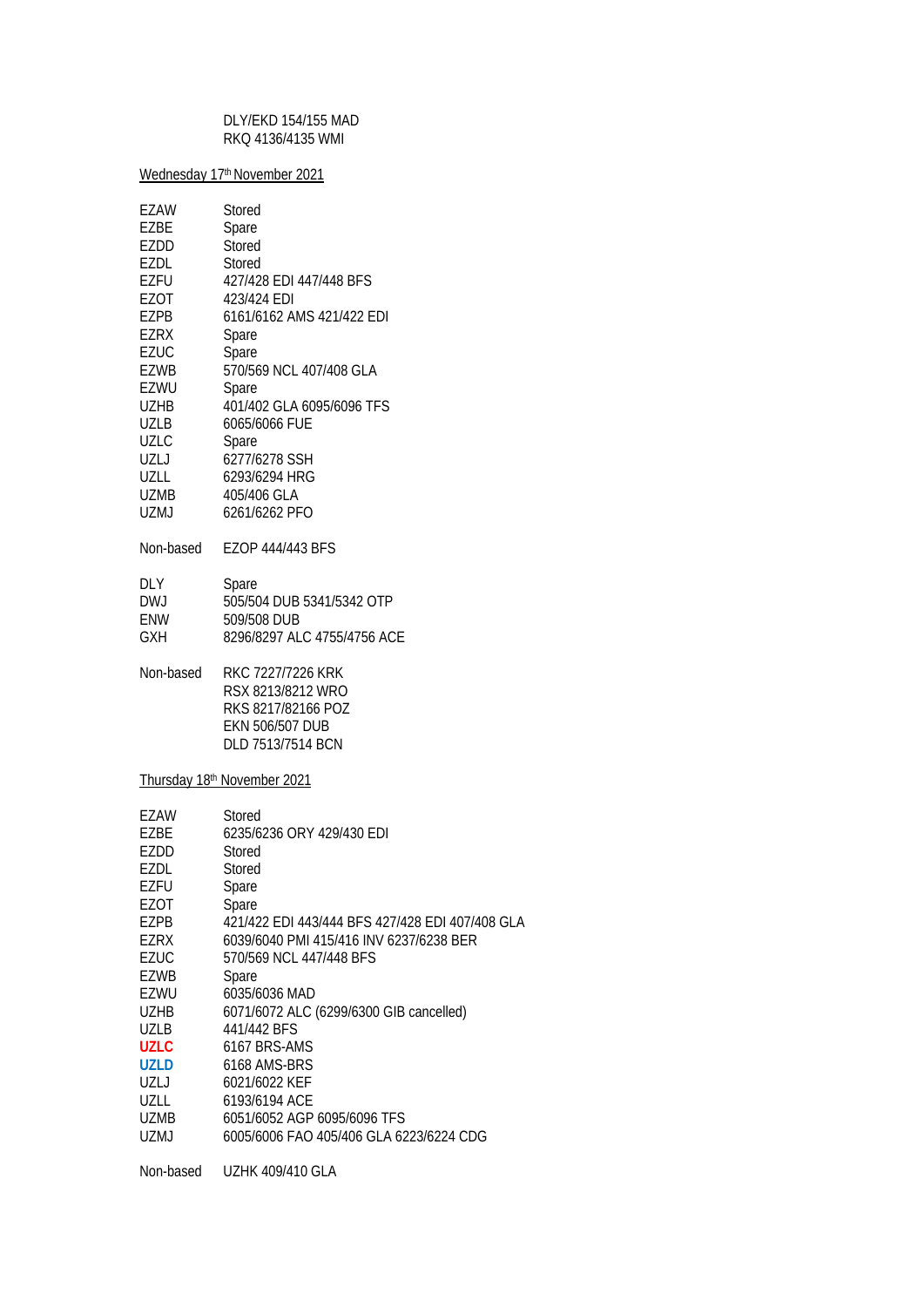| <b>DCZ</b> | 504 DUB-BRS 2798/2799 RIX 8248/829 FAO |
|------------|----------------------------------------|
| <b>DLY</b> | Spare                                  |
| <b>DWJ</b> | 505 BRS-DUB                            |
| ENW        | Spare                                  |
| <b>GXH</b> | 4753/4754 TFS 509/508 DUB              |
| Non-based  | OCG 1177/1176 MXP                      |
|            | RKW 8207/8206 BUD                      |
|            | DYE 506/507 DUB                        |

 RSU 4136/4135 WMI GXI 8122/8121 AGP

# Friday 19th November 2021

EZDD Stored EZDL Stored

| EZAW        | 9001 BRS-BRS                                            |
|-------------|---------------------------------------------------------|
| EZBE        | 6265/6266 PRG                                           |
| EZDD        | <b>Stored</b>                                           |
| EZDL        | Stored                                                  |
| EZFU        | 407/408 GLA                                             |
| EZOT        | 565/564 NCL 415/416 INV                                 |
| EZPB        | 6025/6026 BCN 6141/6142 TLS                             |
| EZRX        | 6155/6156 GVA 6167/6168 AMS                             |
| <b>EZUC</b> | Spare                                                   |
| EZWB        | 401/402 GLA 570/569 NCL 6073/6074 ALC                   |
| EZWU        | 6253/6254 LIS 457/458 IOM                               |
| <b>UZHB</b> | 6185/6186 FCO 447/448 BFS                               |
| UZLB        | 6275/6276 KRK 429 BRS-EDI (Tech 430, see EZWA)          |
| UZLD        | 9299/9300 AGP (Thursday's 6299/6300)                    |
| UZLJ        | 6235/6236 ORY 423/424 EDI                               |
| <b>UZLK</b> | 426 EDI-BRS                                             |
| <b>UZLL</b> | 441 BRS-BFS 461/460 BFS-GLA-BFS 442 BFS-BRS 425 BRS-EDI |
| UZMB        | 6005/6006 FAO                                           |
| UZMJ        | 6051/6052 AGP 405/406 GLA 6223/6224 CDG                 |
|             |                                                         |
| EZWA        | 430 EDI-BRS                                             |
| Non-based   | EZUZ 409/410 GLA                                        |
|             | EZBJ 432/431 EDI                                        |
|             |                                                         |
| <b>DCZ</b>  | 7226/7227 KRK 8254/8255 GDN 509/508 DUB                 |
| <b>DLY</b>  | 8262/8263 BGY 8121/8122 AGP                             |
| ENW         | 4755/4756 ACE                                           |
| GXH.        | 8224/8225 RZE 8202/8203 NOC 4440/4441 VLC               |
|             |                                                         |
| Non-based   | EFG 504/505 DUB                                         |
|             | LOO 7306/7307 VIE                                       |
|             | EVM 6689/6690 SVQ                                       |
|             | RST 8682/8681 KUN                                       |
|             | EPD 8297/8296 ALC                                       |
|             | DHT 7513/7514 BCN                                       |
|             | DYL 506/507 DUB                                         |
|             | QDE 1590/1591 CGN                                       |
|             | Saturday 20th November 2021                             |
|             |                                                         |
| EZAW        | Stored                                                  |
| EZBE        | 6147/6148 OPO 403/404 GLA                               |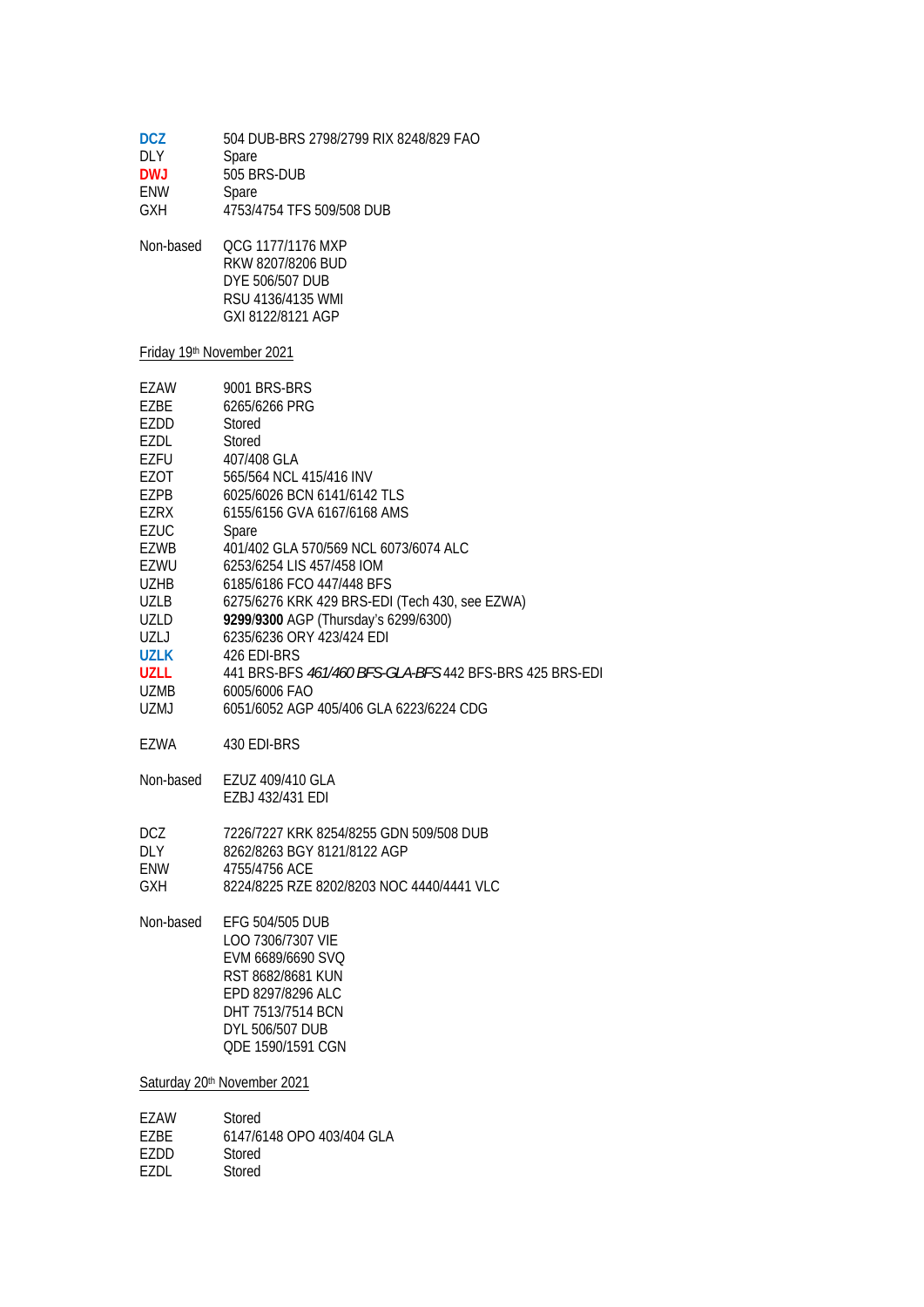| <b>EZFU</b><br>EZOT<br>EZPB<br>EZRX<br>EZUC<br>EZWB<br>EZWU<br>UZHB<br>UZLB<br><b>UZLD</b><br>UZLJ<br>UZLK<br>UZMB<br>UZMJ                                                | Spare<br>6065/6066 FUE<br>Spare<br>6245/6246 FNC<br>6161/6162 AMS<br>Spare<br>Spare<br>6095/6096 TFS<br>422 EDI-BRS<br>6193/6194 ACE<br>6293/6294 HRG<br>6277/6278 SSH<br>6071/6072 ALC 6261/6262 PFO<br>6195/6196 LPA                                                                                                                                                                                                            |
|---------------------------------------------------------------------------------------------------------------------------------------------------------------------------|-----------------------------------------------------------------------------------------------------------------------------------------------------------------------------------------------------------------------------------------------------------------------------------------------------------------------------------------------------------------------------------------------------------------------------------|
| EZWA                                                                                                                                                                      | 421 BRS-EDI                                                                                                                                                                                                                                                                                                                                                                                                                       |
| Non-based                                                                                                                                                                 | <b>EZRT 444/443 BFS</b>                                                                                                                                                                                                                                                                                                                                                                                                           |
| <b>DCZ</b><br>DLY<br>ENW<br><b>GXH</b>                                                                                                                                    | 8296/8297 ALC<br>3176/3177 TSF<br>8121/8122 AGP 4757/4758 LPA<br>4753/4754 TFS                                                                                                                                                                                                                                                                                                                                                    |
| Non-based                                                                                                                                                                 | <b>EKK 504/505 DUB</b><br>RKD 8207/8206 BUD<br><b>EKH 506/507 DUB</b><br>DPI 154/155 MAD<br>RKT 8217/8216 POZ<br>RSG 4136/4135 WMI                                                                                                                                                                                                                                                                                                |
|                                                                                                                                                                           | Sunday 21 <sup>st</sup> November 2021                                                                                                                                                                                                                                                                                                                                                                                             |
| EZAW<br>EZBE<br>EZDD<br>EZDL<br>EZFU<br>EZOT<br>EZPB<br>EZRX<br><b>EZUC</b><br>EZWB<br>EZWU<br><b>UZHB</b><br><b>UZHM</b><br>UZLB<br>UZLD<br>UZLJ<br>UZLK<br>UZMB<br>UZMJ | Stored<br>Spare<br><b>Stored</b><br>Stored<br>6039/6040 PMI 425/426 EDI<br>6035/6036 MAD<br>6235/6236 ORY 445/446 BFS 6265/6266 PRG<br>Spare<br>6165/6166 AMS 415/416 INV<br>6185/6186 FCO 407/408 GLA<br>6051/6052 AGP 568/567 NCL<br>6071/6072 ALC 447 BRS-BFS<br>448 BFS-BRS<br>6021/6022 KEF<br>6299/6300 GIB 6159/6160 GVA<br>6007/6008 FAO<br>Spare<br>6253/6254 LIS 405/406 GLA 6223/6224 CDG<br>6263/6264 LCA 429/430 EDI |
| Non-based                                                                                                                                                                 | EZRZ 442/441 BFS<br>EZBF 409/410 GLA                                                                                                                                                                                                                                                                                                                                                                                              |
| DCZ<br>DLY<br>ENW<br><b>GXH</b>                                                                                                                                           | 5341/5342 OTP<br>8248/8249 FAO 8121/8122 AGP<br>7226/7227 KRK 8202/8203 NOC 8296/8297 ALC<br>4755/4756 ACE 2798/2799 RIX                                                                                                                                                                                                                                                                                                          |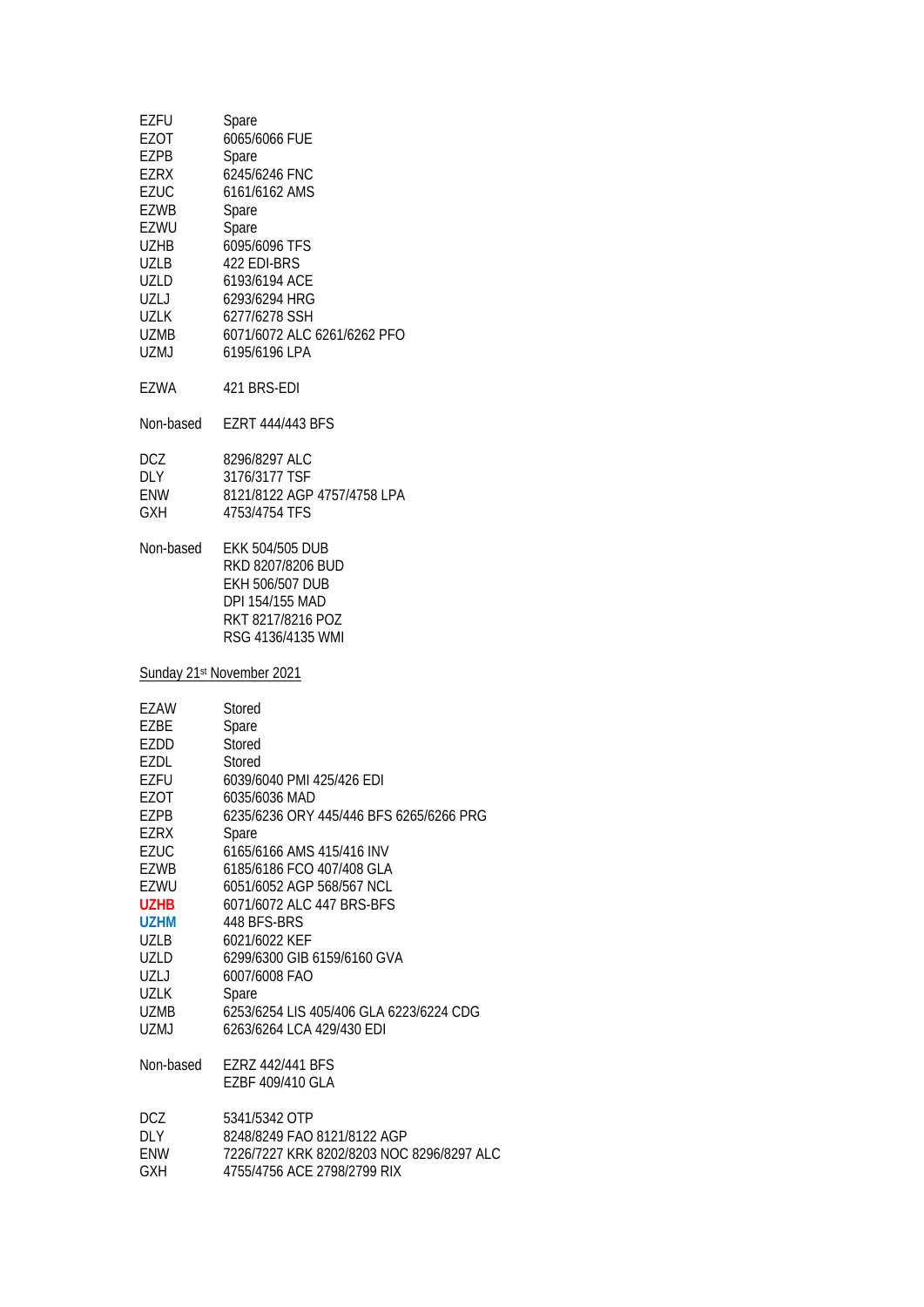Non-based QDM 1177/1176 MXP EKD 506/507 DUB RKO 8213/8212 WRO LMJ 7306/7307 VIE RKI 8207/8206 BUD EKX 508/509 DUB

Monday 22nd November 2021

| EZAW<br>F7RF<br>EZDD | Stored<br>6161/6162 AMS 403/404 GLA 427/428 EDI<br>Stored              |
|----------------------|------------------------------------------------------------------------|
| F7DI.                | Stored                                                                 |
| EZFU                 | Spare                                                                  |
| EZOT                 | 425/426 EDI 6141/6142 TLS                                              |
| F7PB                 | 6237/6238 BER                                                          |
| F7RX                 | 401/402 GLA 570/569 NCL 447 BRS-BFS 197/198 BFS-BHX-BFS 448 BFS-BRS    |
| F7UC                 | 441/442 BFS 6275/6276 KRK                                              |
| F7WB                 | 415/416 INV                                                            |
| EZWU                 | Spare                                                                  |
| <b>UZHM</b>          | 6235/6236 ORY 457/458 IOM                                              |
| UZI B                | 6245/6246 FNC                                                          |
| UZLD                 | 6025/6026 BCN                                                          |
| 171                  | 421/422/423/424 EDI 445 BRS-BFS <i>195/196 BFS-BHX-BFS</i> 446 BFS-BRS |
| U71 K                | 572 BRS-NCL <i>551/552 NCL-BFS-NCL</i> 571 NCL-BRS                     |
| <b>UZMB</b>          | 6005/6006 FAO 405/406 GLA 6223/6224 CDG                                |
| UZMJ                 | 6051/6052 AGP 6095/6096 TFS                                            |
|                      |                                                                        |

Non-based UZHK 409/410 GLA

DCZ 8296/8297 ALC 8121/8122 AGP<br>DLX 8682 KUN-BRS

**DLX** 8682 KUN-BRS<br> **DLY** 8224/8225 RZE

**DLY** 8224/8225 RZE 8681 BRS-KUN ENW 8262/8263 BGY 4440/4441 VLC 509/508 DUB

GXH 7226/7227 KRK 4755/4756 ACE

Non-based EKG 504/505 DUB DHS 506/507 DUB QBK 1590/1591 CGN RSV 8255/8254 GDN DLH 6689/6690 SVQ DWC 7513/7514 BCN

Tuesday 23rd November 2021

| EZAW        | Stored                    |
|-------------|---------------------------|
| F7BF        | Spare                     |
| EZDD        | Stored                    |
| EZDL        | Stored                    |
| EZFU        | 441/442 BFS 6147/6148 OPO |
| F70T        | 401/402 GLA               |
| EZPB        | Spare                     |
| F7RX        | Spare                     |
| EZUC        | Spare                     |
| <b>EZWB</b> | 405/406 GLA               |
| EZWU        | 6071/6072 ALC             |
| U7HM        | 423/424 FDI               |
| <b>UZLB</b> | 6161/6162 AMS             |
| UZLD        | 6195/6196 LPA             |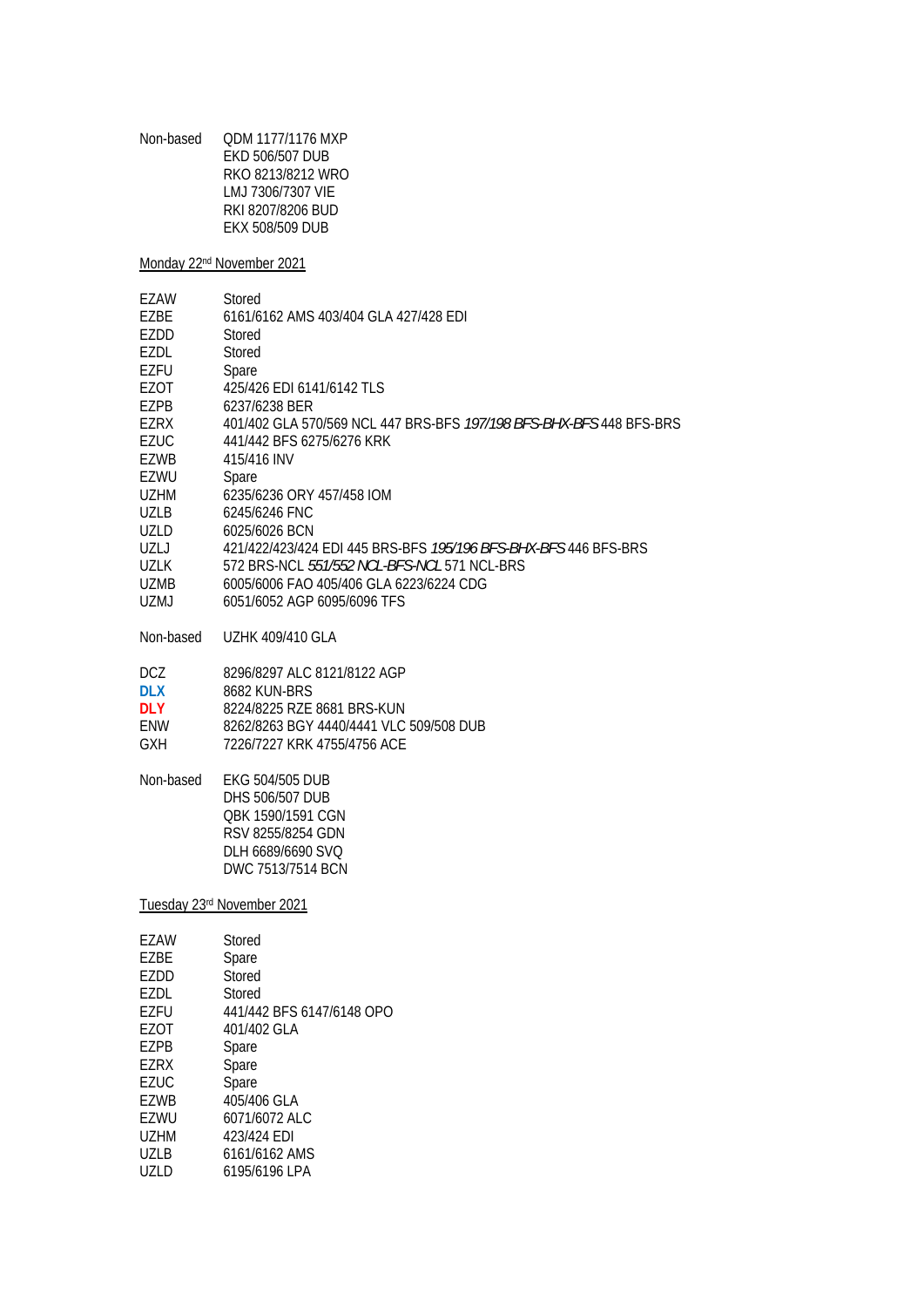| UZLJ<br>UZLK<br>UZMB<br>UZMJ                                                                                                                                                    | 427/428 EDI 447/448 BFS<br>6193/6194 ACE 570/569 NCL<br>6095/6096 TFS<br>Spare                                                                                                                                                                                                |
|---------------------------------------------------------------------------------------------------------------------------------------------------------------------------------|-------------------------------------------------------------------------------------------------------------------------------------------------------------------------------------------------------------------------------------------------------------------------------|
| Non-based                                                                                                                                                                       | <b>UZHK 409/410 GLA</b><br>EZWA 432/431 EDI                                                                                                                                                                                                                                   |
| <b>DCZ</b><br>DLX<br>ENW<br>GXH                                                                                                                                                 | Spare<br>505/504 DUB 6176/3177 TSF 8121/8122 AGP<br>4753/4754 TFS 509/508 DUB<br>Spare                                                                                                                                                                                        |
| Non-based                                                                                                                                                                       | RKD 8207/8206 BUD<br>DWK 506/507 DUB<br>EMI 154/155 MAD<br>RSG 4136/4135 WMI                                                                                                                                                                                                  |
|                                                                                                                                                                                 | Wednesday 24th November 2021                                                                                                                                                                                                                                                  |
| EZAW<br><b>EZBE</b><br>EZDD<br>EZDL<br><b>EZFU</b><br>EZOT<br>EZPB<br>EZRX<br><b>EZUC</b><br>EZWB<br>EZWU<br><b>UZHM</b><br>UZLB<br>UZLD<br>UZLJ<br>UZLK<br>UZMB<br><b>UZMJ</b> | Stored<br>427/428 EDI 447/448 BFS<br>Stored<br>Stored<br>Spare<br>Spare<br>401/402 GLA<br>6161/6162 AMS 421/422 EDI<br>423/424 EDI<br>Spare<br>407/408 GLA<br>570/569 NCL<br>6065/6066 FUE<br>6095/6096 TFS<br>6277/6278 SSH<br>6293/6294 HRG<br>6261/6262 PFO<br>405/406 GLA |
| Non-based                                                                                                                                                                       | <b>UZHI 444/443 BFS</b>                                                                                                                                                                                                                                                       |
| DCZ<br>DLX<br><b>EME</b><br>ENW<br><b>GXH</b>                                                                                                                                   | 505/504 DUB 5341/5342 OTP 509/508 DUB<br>Spare<br>7513 BCN-BRS<br>8296/8297 ALC 4755/4756 ACE<br>7514 BRS-BCN                                                                                                                                                                 |
| Non-based                                                                                                                                                                       | RSZ 7227/7226 KRK<br>RKO 8213/8212 WRO<br>RSF 8217/8216 POZ<br><b>EKK 506/507 DUB</b><br>EME/GXH 7513/7514 BCN                                                                                                                                                                |
|                                                                                                                                                                                 | Thursday 25th November 2021                                                                                                                                                                                                                                                   |
| EZAW<br>EZBE<br>EZDD                                                                                                                                                            | Stored<br>429/430 EDI<br>Stored                                                                                                                                                                                                                                               |

EZDL Stored<br>EZFU 6235/62

6235/6236 ORY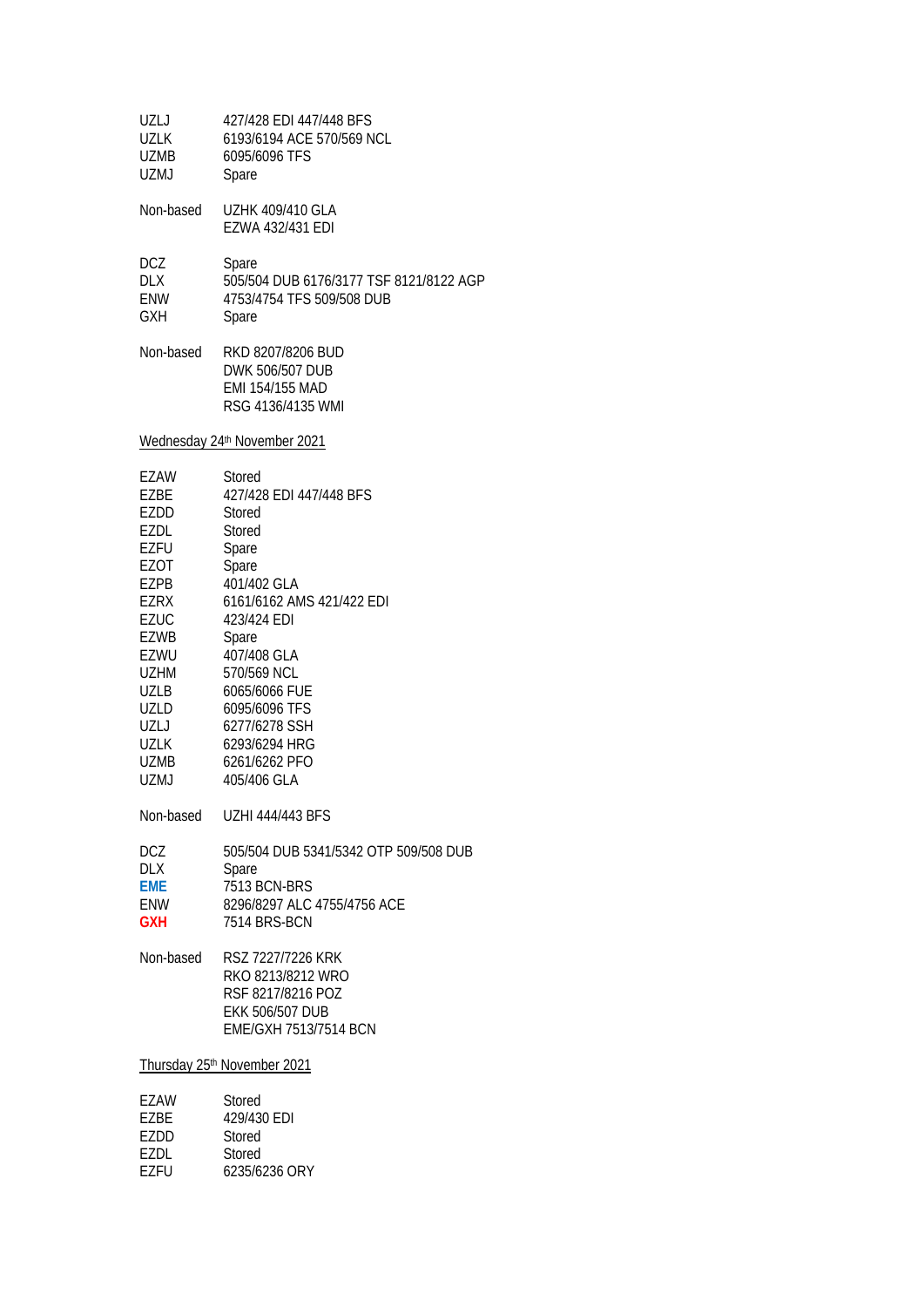| EZOT<br>EZPB               | 6039/6040 PMI 427/428 EDI 407/408 GLA<br>Spare                                                      |
|----------------------------|-----------------------------------------------------------------------------------------------------|
| EZRX<br>EZUC               | Spare<br>441/442 BFS 6299/6300 GIB                                                                  |
| <b>EZWB</b><br>EZWU        | 570/569 NCL 447 BRS-BFS<br>Spare                                                                    |
| <b>EZWX</b><br>UZHM        | 448 BFS-BRS<br>6021/6022 KEF                                                                        |
| <b>UZLB</b><br><b>UZLC</b> | 6071 BRS-ALC<br>6072 ALC-BRS                                                                        |
| UZLD                       | 421/422 EDI 443/444 BFS 6035/6036 MAD                                                               |
| UZLJ<br>UZLK               | 415/416 INV 6237/6238 BER<br>6193/6194 ACE 6167/6168 AMS                                            |
| UZMB                       | 6005/6006 FAO 405/406 GLA 6223/6224 CDG                                                             |
| <b>UZMJ</b>                | 6051/6052 AGP 6095/6096 TFS                                                                         |
| Non-based                  | EZUZ 409/410 GLA                                                                                    |
| DCZ<br>DLX                 | 505/504 DUB 2798/2799 RIX 8248/8249 FAO<br>Spare                                                    |
| EME                        | Spare                                                                                               |
| ENW                        | 4753/4754 TFS 509/508 DUB                                                                           |
| Non-based                  | QCE 1177/1176 MXP<br>RKD 8207/82066 BUD                                                             |
|                            | EFN 506/507 DUB                                                                                     |
|                            | RKF 4136/4135 WMI<br>EBD 8122/8121 AGP                                                              |
|                            |                                                                                                     |
| Friday 26th November 2021  |                                                                                                     |
| EZAW<br>EZBE               | Stored<br>Spare                                                                                     |
| EZDD                       | Stored                                                                                              |
| EZDL<br>EZFU               | Stored<br>6265/6266 PRG 407/408 GLA                                                                 |
| EZOT                       | Spare                                                                                               |
| <b>EZPB</b><br><b>EZRX</b> | 6155/6156 GVA 6167 BRS-AMS<br>441 BRS-BFS 461/461 BFS-GLA-BFS 442 BFS-BRS 570/569 NCL 6073/6074 ALC |
| <b>EZRY</b>                | 6168 AMS-BRS                                                                                        |
| EZUC<br>EZWU               | Spare<br>401/402 GLA 425 BRS-EDI 485/486 EDI-BFS-EDI 426 EDI-BRS                                    |
| EZWX                       | 6235/6236 ORY 423/424 EDI 429 BRS-GLA 9006 GLA-EDI 430 EDI-BRS (19:20/01:58 Sat)                    |
| UZHM<br><b>UZLC</b>        | 6275/6276 KRK 6141/6142 TLS<br>6025/6026 BCN                                                        |
| UZLD                       | 6253/6254 LIS 457/458 IOM                                                                           |
| UZLJ<br>UZLK               | 6185/6186 FCO 447/448 BFS<br>565/564 NCL 415/416 INV                                                |
| UZMB                       | Spare                                                                                               |
| <b>UZMJ</b>                | 405/406 GLA 6223/6224 CDG                                                                           |
| Non-based                  | <b>UZHR 409/410 GLA</b><br>EZDV 432/431 EDI                                                         |
| DCZ.                       | 7226/7227 KRK 8254/8255 GDN 509/508 DUB                                                             |
| DLX                        | 8262/8263 BGY 8121/8122 AGP                                                                         |
| EME<br>ENW                 | 4755/4756 ACE<br>8224/8225 RZE 8202/8203 NOC 4440/4441 VLC                                          |
| Non-based                  | EKG 504/505 DUB                                                                                     |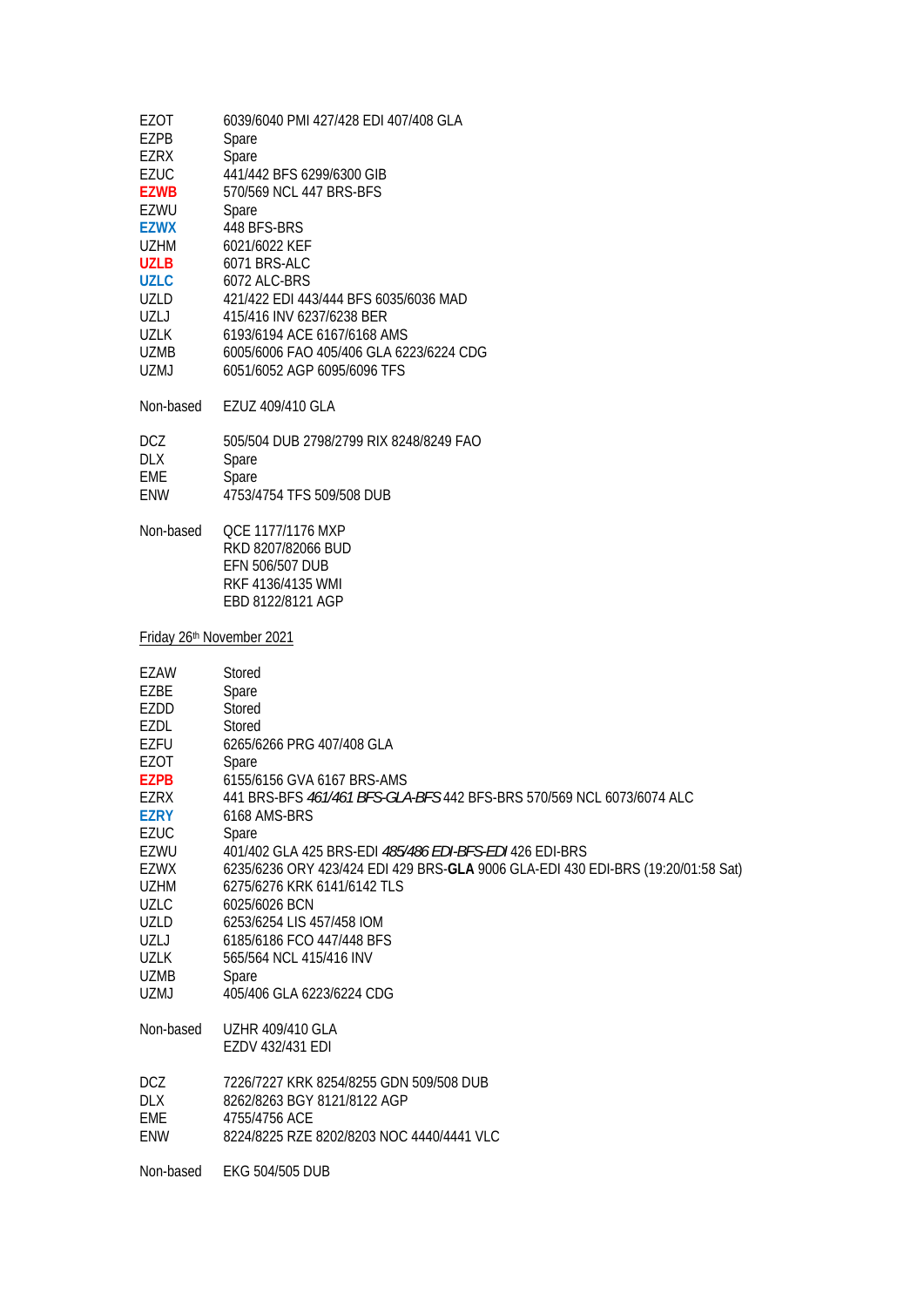LMT 7306/7307 VIE EFJ 5589/6690 SVQ RSH 8682/8681 KUN EXD 8297/8296 ALC DHP 7513/7514 BCN EBL 506/507 DUB QCU 1590/1590 CGN

Saturday 27<sup>th</sup> November 2021

| EZAW                      | Stored                             |  |
|---------------------------|------------------------------------|--|
| <b>EZBA</b>               | 9007 LTN-BRS                       |  |
| EZBE                      | 6147/6148 OPO 403/404 GLA          |  |
| <b>EZDD</b>               | 9008 BRS-LTN                       |  |
| EZDL                      | Stored                             |  |
| <b>EZFU</b>               | Spare                              |  |
| EZOT                      | 421/422 EDI                        |  |
| <b>EZRX</b>               | 6261/6262 PFO                      |  |
| EZRY                      | 6245/6246 FNC                      |  |
| <b>EZUC</b>               | 6161/6162 AMS                      |  |
| EZWU                      | 6195/6196 LPA                      |  |
| <b>EZWX</b>               | 6065/6066 FUE                      |  |
| UZHM                      | 6193/6194 ACE                      |  |
| <b>UZLC</b>               | Spare                              |  |
| UZLD                      | 6095/6096 TFS                      |  |
| UZLJ                      | 6293/6294 HRG                      |  |
| <b>UZLK</b>               | 6277/6278 SSH                      |  |
| UZMB                      | Spare                              |  |
| <b>UZMJ</b>               | 6071/6072 ALC                      |  |
| Non-based                 | EZOP 444/443 BFS (16:33/17:57)     |  |
| DCZ                       | 8216/8217 POZ                      |  |
| <b>DLX</b>                | 3176/3177 TSF                      |  |
| <b>EME</b>                | 8121/8122 AGP 4757/4758 LPA        |  |
| ENW                       | 4753/4754 TFS 8296/8297 ALC        |  |
| Non-based                 | <b>EML 504/505 DUB</b>             |  |
|                           | RKI 8207/8206 BUD                  |  |
|                           | DWA 506/507 DUB                    |  |
|                           | EMR 154/155 MAD                    |  |
|                           | DCZ 8217/8216 POZ (Flown from BRS) |  |
|                           | RSR 4136/4135 WMI                  |  |
| Sunday 28th November 2021 |                                    |  |
| EZAW                      | Stored                             |  |
| EZBA                      | Stored                             |  |
| EZBE                      | Spare                              |  |
| EZDL                      | <b>Stored</b>                      |  |
| <b>EZFU</b>               | 6039/6040 PMI 425/426 EDI          |  |
| EZOT                      | 568/567 NCL                        |  |

EZRX 445/446 BFS 6265/6266 PRG<br>EZRY 6021/6022 KEF

EZRY 6021/6022 KEF<br>EZUC Spare

EZUC Spare<br>EZWU 6235/6

EZWU 6235/6236 ORY 6155/6156 GVA<br>EZWX 6299/6300 GIB 6165/6166 AMS 4

- EZWX 6299/6300 GIB 6165/6166 AMS 415/416 INV
- UZHM 6035/6036 MAD<br>UZLC Spare
- UZLC Spare<br>UZLD 6185/6
- 6185/6186 FCO 407/408 GLA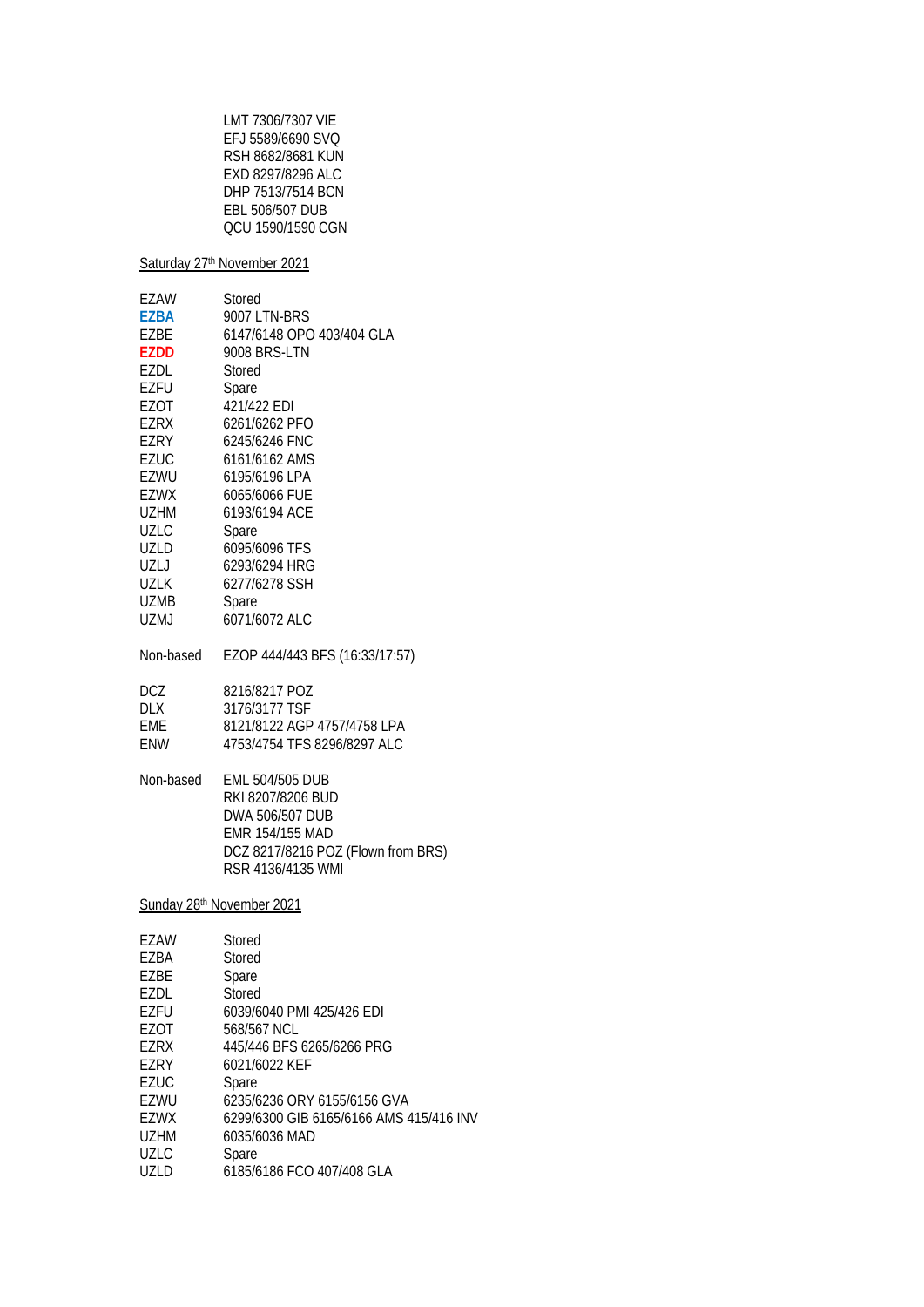| UZLJ        | 6071/6072 ALC 447/448 BFS                 |
|-------------|-------------------------------------------|
| UZLK        | 6051/6052 AGP                             |
| <b>UZMB</b> | 6263/6264 LCA 429/430 EDI                 |
| UZMJ        | 6253/6254 LIS 405/406 GLA 6223/6224 CDG   |
| EZUK        | 9816 JER-GLA (13:07, tech divert)         |
| EZUS        | 9005 LTN-BRS 9816 BRS-GLA (18:53/20:06)   |
| Non-based   | <b>UZHY 442/441 BFS</b>                   |
|             | EZDF 409/410 GLA                          |
| <b>DCZ</b>  | 5341/5342 OTP                             |
| <b>DLX</b>  | 8248/8249 FAO 8121/8122 AGP               |
| <b>EME</b>  | 7226/7227 KRK 8202/8203 NOC 8296/8297 ALC |
| <b>FNW</b>  | 4755/4756 ACE 2798/2799 RIX               |
|             |                                           |

Non-based QDC 1177/1176 MXP EBN 506/507 DUB RKO 8213/8212 WRO LMG 7306/7307 VIE RSW 8207/8206 BUD DWF 508/509 DUB

Monday 29<sup>th</sup> November 2021

| EZAW        | Stored                                                                                                                 |
|-------------|------------------------------------------------------------------------------------------------------------------------|
| F7BA        | Stored                                                                                                                 |
| <b>EZBE</b> | 6161/6162 AMS 403/404 GLA 427/428 FDL                                                                                  |
| <b>EZDL</b> | Stored                                                                                                                 |
| EZFU        | Spare                                                                                                                  |
| <b>EZOT</b> | Spare                                                                                                                  |
| <b>EZRX</b> | 6235/6236 ORY 457/458 IOM 447 BRS-BFS 197/198 BFS-BHX-BFS 448 BFS-BRS                                                  |
| EZRY        | 6245/2646 FNC                                                                                                          |
| <b>EZUC</b> | 401/402 GLA 570/569 NCL                                                                                                |
| <b>EZUK</b> | Tech                                                                                                                   |
| EZWU        | 572 BRS-NCL 551/552 NCL-BFS-NCL 571 NCL-BRS                                                                            |
| EZWX        | 425/426 EDI 6141/6142 TLS                                                                                              |
| <b>UZHM</b> | 6025/6026 BCN 445 BRS-BRS 195/196 BFS-BHX-BFS 446 BFS-BRS                                                              |
| <b>UZLC</b> | Spare                                                                                                                  |
| UZLD        | 6237/6238 BER 415/416 INV                                                                                              |
| UZLJ        | 441/442 BFS 6275/6276 KRK                                                                                              |
| <b>UZLK</b> | 421/422/423/424 EDI                                                                                                    |
| UZMB        | 6005/6006 FAO 405/406 GLA 6223/6224 CDG                                                                                |
| UZMJ        | 6051/6052 AGP 6095/6096 TFS                                                                                            |
| Non-based   | EZUZ 409/410 GLA                                                                                                       |
| DCZ.        | 8262/8263 BGY 4440/4441 VLC 509/508 DUB                                                                                |
| <b>DLX</b>  | 8296/8297 ALC 8121/8122 AGP                                                                                            |
| EME         | 8224/8225 RZE 8681/8682 KUN                                                                                            |
| <b>ENW</b>  | 7226/7227 KRK 4755/4756 ACE                                                                                            |
| Non-based   | EFN 504/505 DUB<br>EBA 506/507 DUB<br>QBK 1590/1591 CGN<br>RSK 8255/8254 GDN<br>EBI 6689/6690 SVO<br>DYN 7513/7514 BCN |

Tuesday 30<sup>th</sup> November 2021